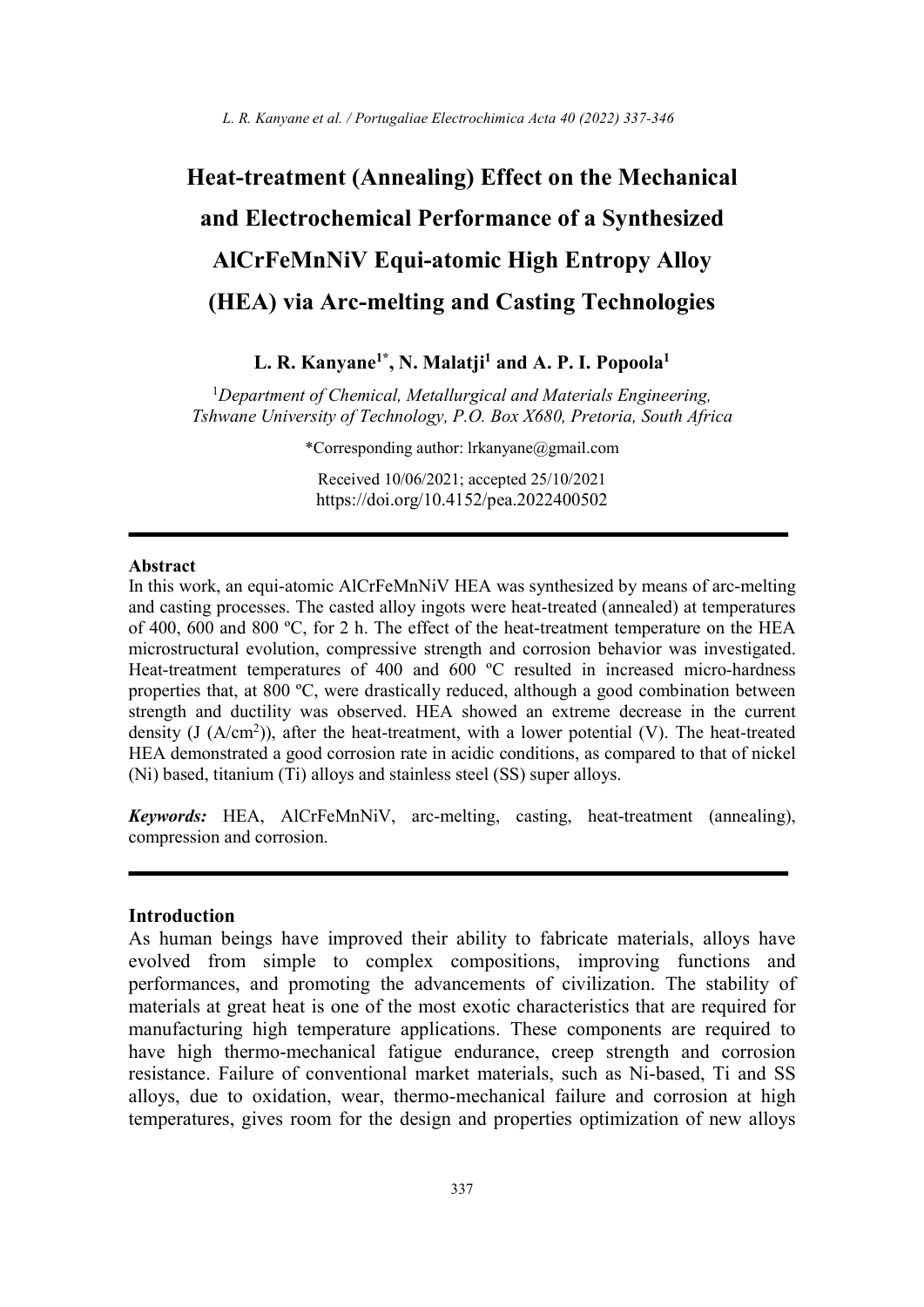[1-4]. HEAs development has generated a huge interest for many industrial applications, due to their extensive properties. With a series of elements in great proportions, they consist of five or more principal substances [5-8]. Conventional materials, such as Ti6Al4V, SS and Ni-based super alloys, have shown poor heat mechanical properties, namely, hardness, fracture toughness and compressive strength, due to changes in their hotness, thermal expansion and phases [9-14]. Sigrum [15] stated that the AlCrFeNiMn HEA behavior, in a geothermal power plant, revealed poor resistance, with high corrosion rates of 3.25 mm/year. From literature, it is clear that the incorporation of reinforcement elements in the HEA can result in outstanding corrosion properties [16-19]. It was also stated that HEAs synthesized via casting techniques show superior V for high-temperature engineering applications, due to their properties. However, the complex temperature distribution developed during the casting process results in significant obstacles to the fabrication of materials with good mechanical properties governed by a final microstructure, due to defects that arise. Hence, post-procedures, such as annealing, are promising techniques for the improvement of the as-cast HEAs mechanical properties [6, 20-23]. Heat-treatment is a breaking edge manufacturing procedure, with the possibility of changing the perception of design and manufacturing as a whole. It is well suited for building components in the aerospace and automotive industries, which usually require a high level of accuracy and customization of the parts [24]. In contrast to the conventional casting techniques used to fabricate HEAs ingots, in which numerous remelts are advised for chemical homogeneity, the heattreatment gives the opportunity to produce HEAs in a single-melt process, with the freedom to synthesize bulk components for aerospace applications [25]. The aim of this study is to develop novel AlCrFeMnNiV HEAs using the heat-treatment technology. The major properties assessed on this research are corrosion, hardness and compressive strength resistance.

## Methodology

An equi-atomic AlCrFeMnNiV HEA was prepared using high grade powders of Al, Cr, Fe, Mn, Ni and V (vanadium). They were put into a tubular mixer, for 8 h, to ensure an even HEA distribution. The mixture was compacted using a tablet machine, and the blocks were arc-melted in a furnace. During this process, high purity argon gas was utilized, in order to achieve a more inert environment in the furnace, while the Cu crucibles were flipped over, to attain chemical homogeneity. The as-cast ingots (diameter of 20 mm and height of 10 mm) were sectioned. The annealing technique took place at 400, 600 and 800 ºC, for 2 h, at air. The microstructural evolution and phase composition of the as-cast HEA and of the annealed HEA were studied using a scanning electron microscope (SEM) equipped with an energy dispersive spectrometer (EDS), and X-ray diffraction (XRD), respectively. The micro-hardness properties of both HEAs were studied using the Emco Test Durascan tester coupled with Ecos workflow ultramodern software. An applied force of 500 kg, at five randomly selected points on the surface, which were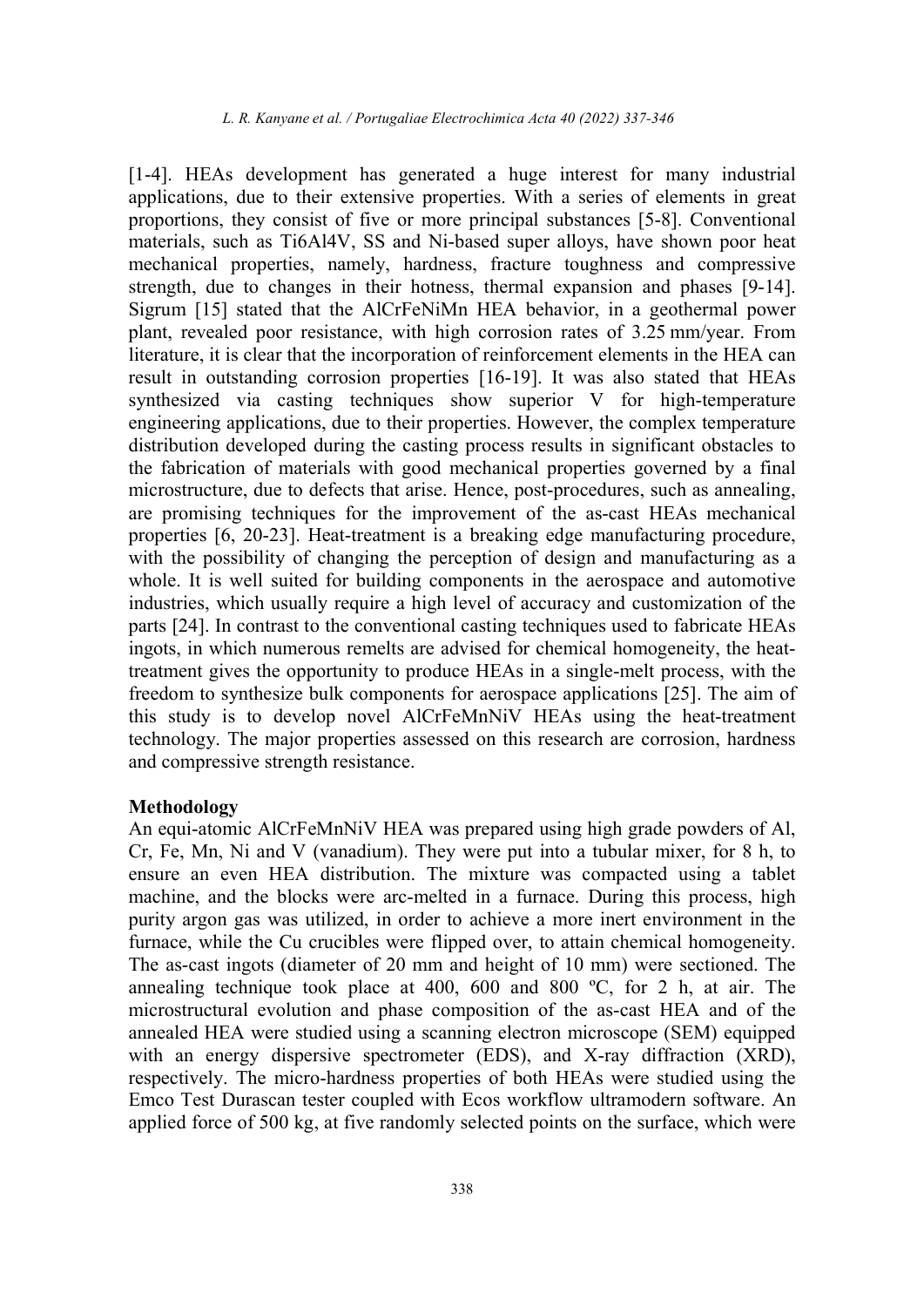indented for 15 s of dwelling time, was used, and the mean value was reported. The samples were also tested for compression strength, using an Instron 1342 machine, at a test rate of 2 mm/min. The samples cross section was  $8 \times 8$  mm<sup>2</sup>, and the height was 10 mm. HEAs corrosion resistance was studied in aerated  $0.5 M H<sub>2</sub>SO<sub>4</sub>$  and in a 3.65% NaCl solution, at room temperature, using the AutoLab Potentiostat (PGSTAT20) device.

## Results and discussion SEM/EDS results

Fig. 1 presents SEM images of as-cast (Fig. 1a) and heat-treated (Figs. 1 b-d) AlCrMnFeNiV HEAs. In Fig. 2, it is also clear that an even distribution of elements throughout the fabricated alloys has been achieved. This has the advantage of solid solution phases formation being possible. The as-cast (Fig. 1a) sample shows welldefined boundaries, with individual grains composed of a substructure made of a dendritic core rich in Ni (29.66%) and Fe (16.32%), and inter dendritic regions (ID). The heat-treated alloy shows clear micro pores (Fig. 1c), at 600 ºC. It is also clear that, by increasing the temperature to 800 ºC, grain boundaries became poorly defined. In a study by Masemola et al. [26], the authors stated that HEA welldefined grain boundaries are mostly formed at high heat-treatment temperatures. However, by introducing V in an AlCrMnFeNi high entropy system, the results are the opposite.



Figure 1. SEM microstructures of (a) as-cast and (b) heat-treated alloys, at 400, (c) 600 and (d) 800 ºC.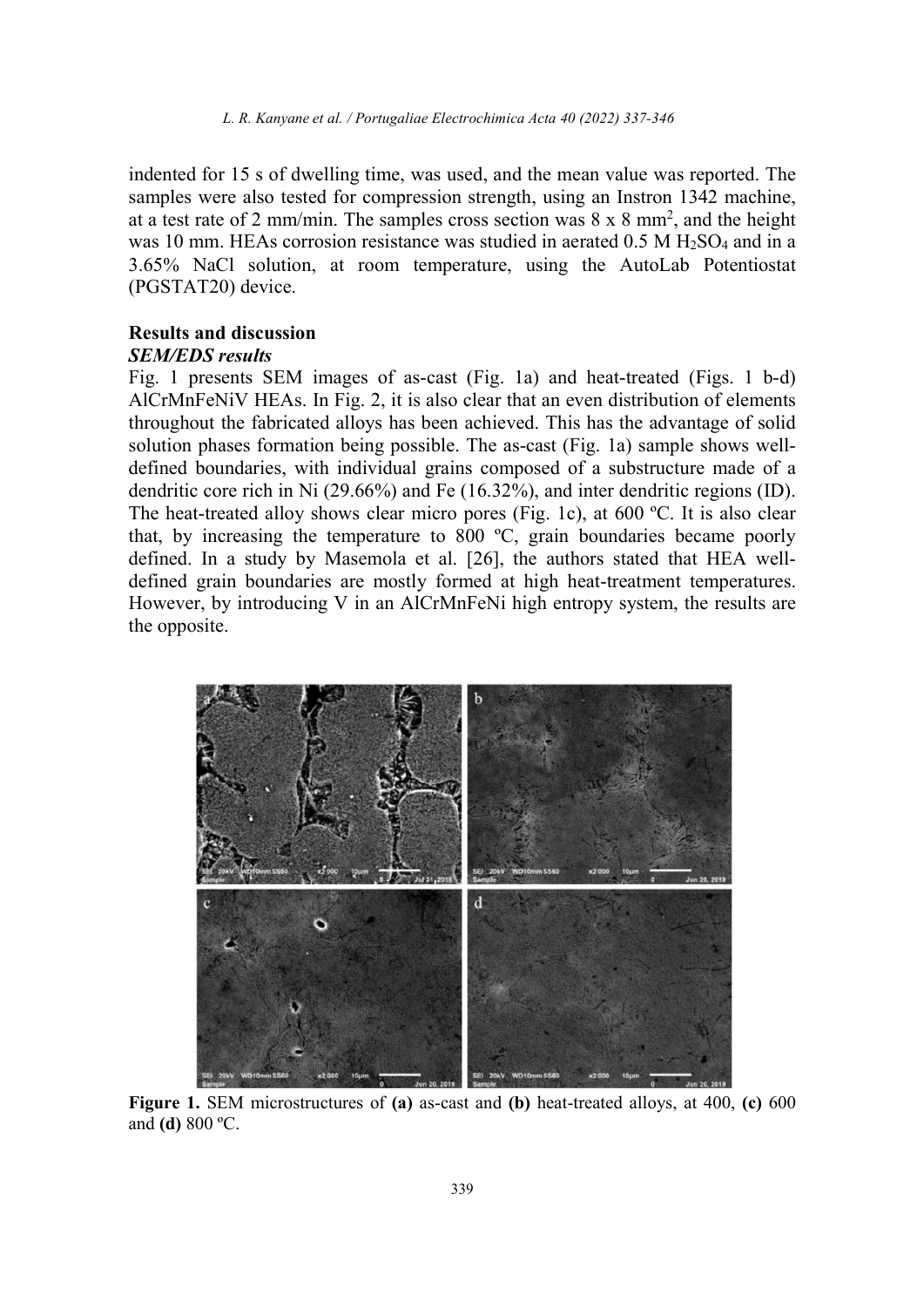

Figure 2. SEM image and EDS chemical composition (%) of alloys annealed at 400 ºC.

The synthesized alloys chemical compositions were determined by EDS (Fig. 3). The differences in compositions, specified as point 001 and 002 regions, are responsible for the diverse morphologies that resulted in different micro-hardness and compressive strength properties. In the point 1, the ID microstructure consisted mainly of Fe-Cr, being considered as an ordered Fe-rich phase (FCC) [26] that mostly results in lower mechanical properties.



Figure 3. EDS map of the synthesized alloys.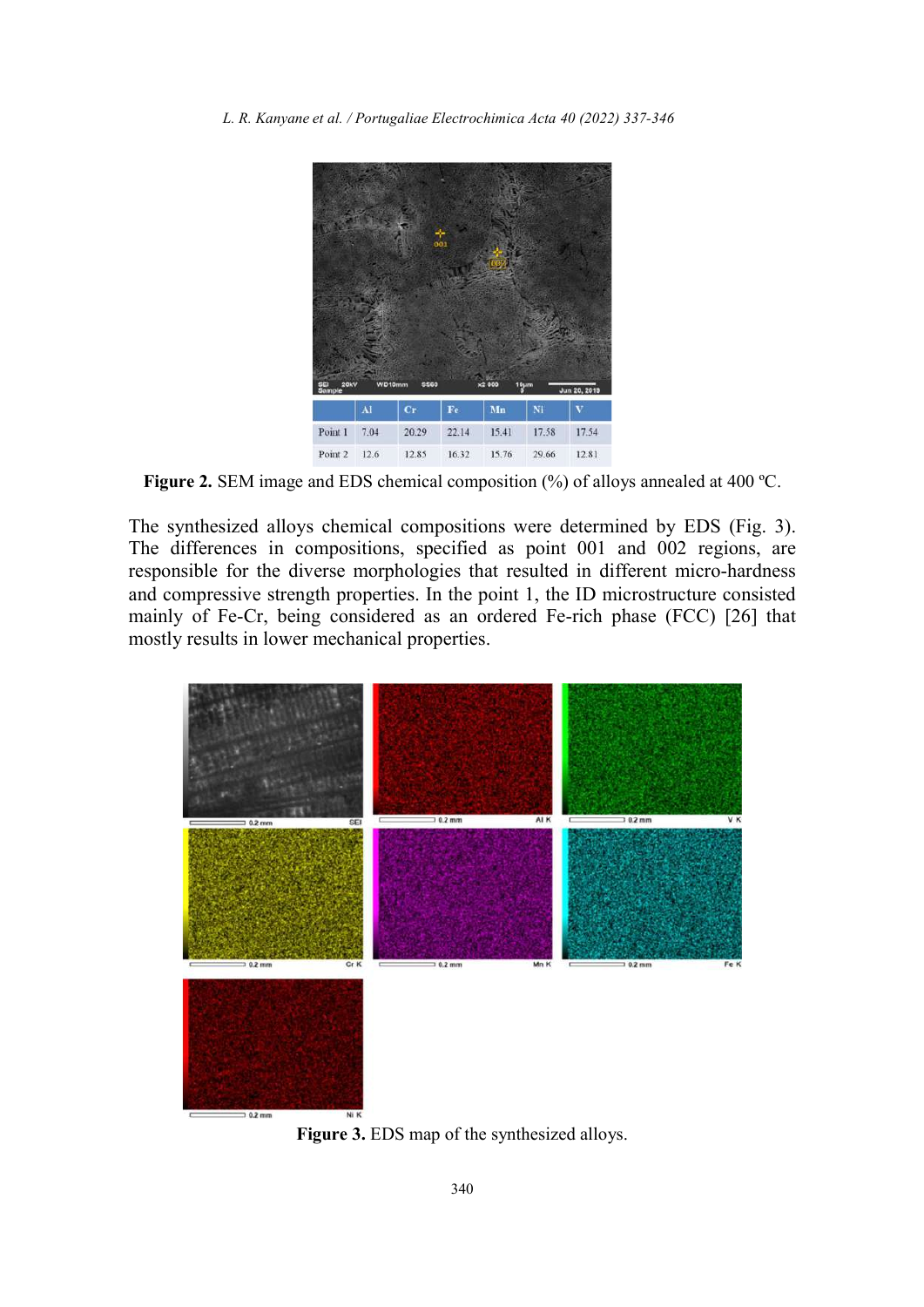#### Micro-hardness results

The micro-hardness values of the as-cast and heat-treated AlCrMnFeNiV HEA samples are presented in Fig. 4. An improvement in hardness can be noticed on samples that were exposed to 400 and 600 °C, in a furnace, for 2 h. An increase in the heat-treatment temperature to 800 ºC resulted in a drastic decrease in the HEA micro-hardness properties. Several authors [27-29] mentioned that HEAs can lead to the development of solid solution phases in a microstructure, which could result in good micro-hardness properties, for potential advanced engineering applications. The heat-treatment processing of materials is also known for either the refinement or enlargement of the grains structure. The heat-treatment at temperatures below and above 600 ºC resulted in a micro-hardness of 556.8 and 590 HV, respectively. At 800 ºC, the micro-hardness was 540 HV. This is mostly attributed to the enlargement of grains, or to the phase transformation during the heat-treatment. However, the resulting grains of the 800 ºC heat-treated sample appear to be smaller. Hence, the phase transformation could be the reason behind the microhardness decrease in the heat-treated alloy. Generally, the heat-treated HEAs show better micro-hardness properties than those of other competitive materials, such as Ti alloys and SS [30-32].



Figure 4. Micro-hardness properties of the as-cast and heat-treated HEA samples.

#### Compressive strength results

Fig. 5 shows the compression curves of the equi-atomic AlCrMnFeNiV HEAs, ascast, and heat-treated, at 600 and 800 ºC. From the ultimate compressive strength (UCS), the as-cast HEA recorded 1776 MPa, with a strain of 13.7%. After the heattreatment, at 600 ºC, there was a significant increase in strength and elongation, to 1999.65 MPa and 24%, respectively. The greater strength could be attributed to related high micro-hardness properties of the as-cast HEA. The annealing at more than 600 ºC triggered a major alteration in the HEA mechanical properties.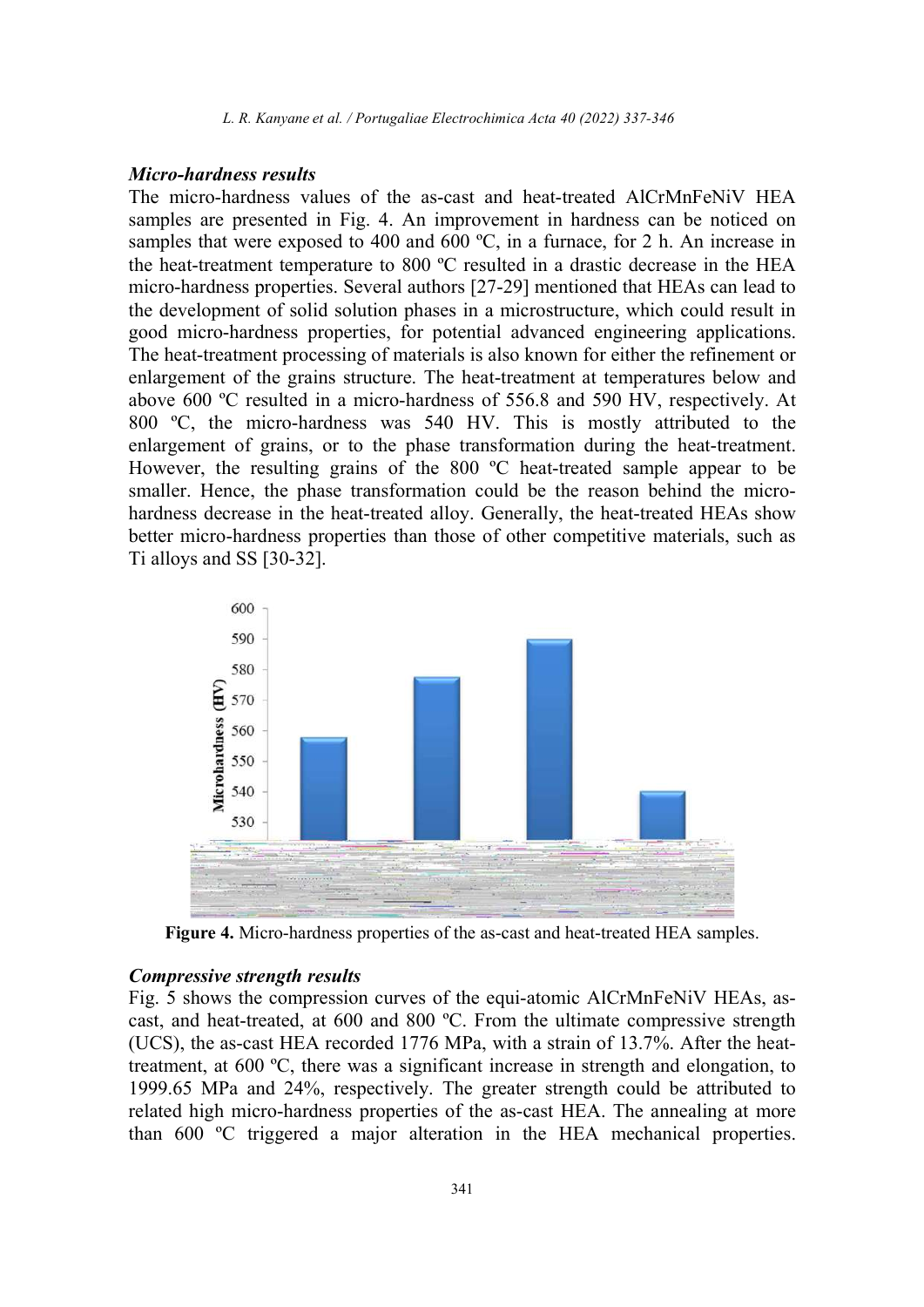Generally, the high strength of the samples is attributed to the as-cast HEA phase formation. The FCC is identified as a stable solid solution phase, and characterized by the balanced elasticity and poor high temperature properties. However, the softness contributes to an increase in the HEA ductility. As the heat-treatment temperature increased to 800 °C, the yield strength was reduced to ≈1871 MPa, with an elongation of 22%. The heat-treatment temperature to 800 ºC pulled down the alloy yield strength and ductility. The decrease in strength could be ascribed to a lower observed micro-hardness, as a result of the phase transformation after the HEA heat-treatment.



Figure 5. Compressive strength results of the as-cast and heat-treated HEAs.

#### Electrochemical behavior

Fig. 6 shows the linear polarization curves of the as-cast, achieved via arc melting, and of the heat-treated HEAs, respectively.



Figure 6. Linear polarization curves for as-cast and heat-treated samples in 0.5 M H<sub>2</sub>SO<sub>4</sub>.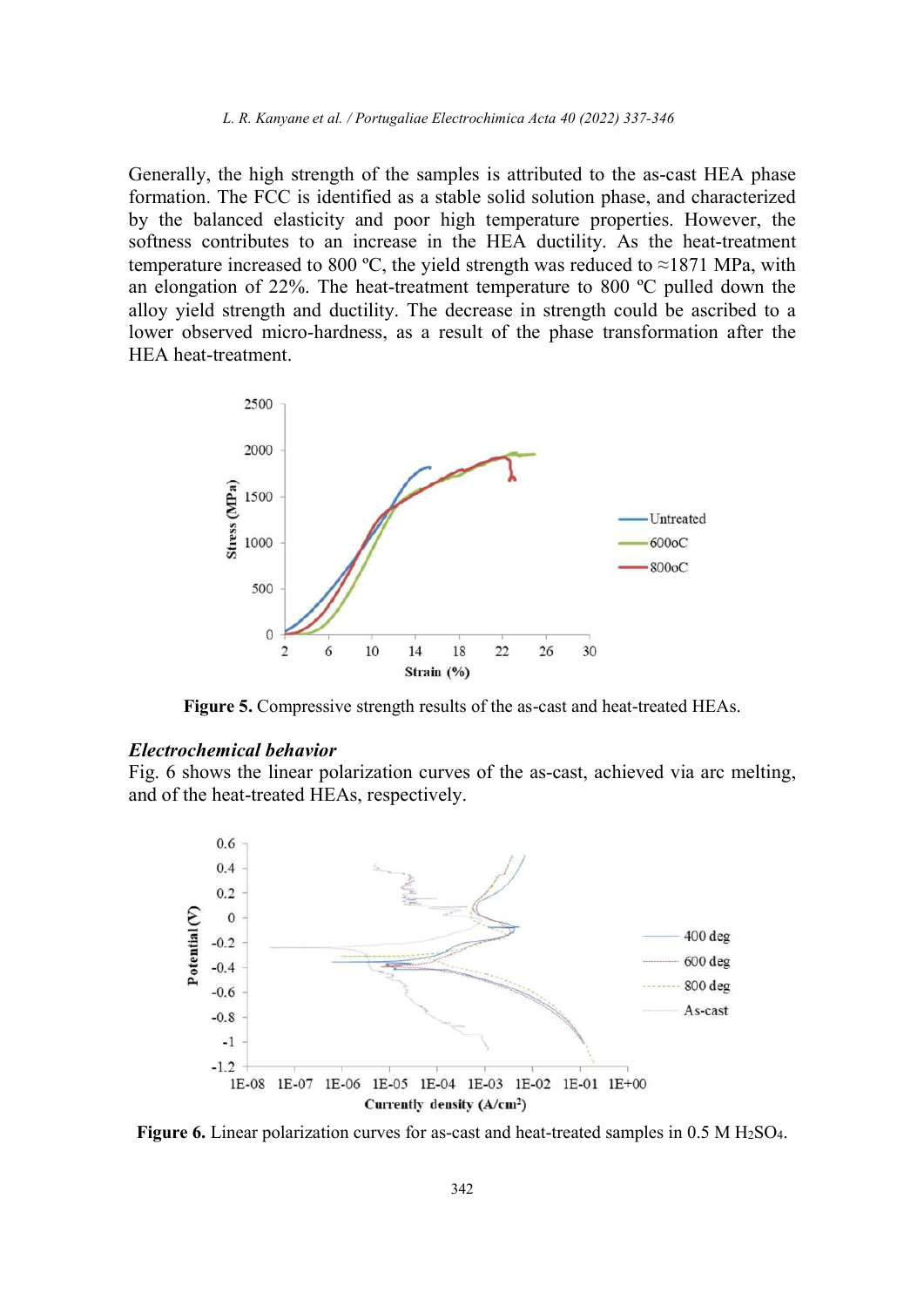The influence of the annealing on the alloy sample was investigated, and it displayed an improvement in the corrosion resistance property; despite having a dissimilar polarization behaviour in the J and V, it showed some differences in the magnitude of the passive region and passive J, as compared to those of the as-cast HEA. The as-cast HEA corrosion performance was negatively affected in  $0.5$  M  $H<sub>2</sub>SO<sub>4</sub>$ . This is evident on the V negative shift. However, the general good performance of the synthesized HEAs could be attributed to the thin film protective layer resulting in high cathodic protection. Most of the synthetized high entropy alloys tend to form a passive oxide layer, when exposed to acidic environments. These results are aligned with findings [33, 34] which showed that the AlCoCrFeNi high entropy alloy displayed superior properties in a H<sub>2</sub>SO<sub>4</sub> acidic solution.

Fig. 7 shows the linear polarization curves of as-cast and heat-treated AlCrFeMnNiV HEAs in 3.5% NaCl. The heat-treatment temperature effect was evaluated. Many authors stated that HEAs alloys are very resistant to corrosion in marine and acidic environments. Generally, both as-cast and heat-treated HEAs show better corrosion resistance than other conventional materials, such as Ti alloys and SS [11, 35]. The as-cast alloy polarization curves show that, during the corrosion test, it developed an oxide protective layer which prevented current injection into the sample, so that a low J and a high V are evident. The heat-treated samples anodic branch shows that the formed oxide was unstable. Therefore, they have lower corrosion resistance than the as-cast alloys. On the other hand, the passive J shows a dissimilar trend. However, there was a negative shift of J in the ascast material, compared to the heat-treated samples.



Figure 7. Linear polarization curves for as-cast and heat-treated samples in 3.5% NaCl.

#### Conclusions

AlCrFeMnNiV HEA was successfully synthetized by means of arc-melting and casting. The effect of the heat-treatment temperature on the micro-structural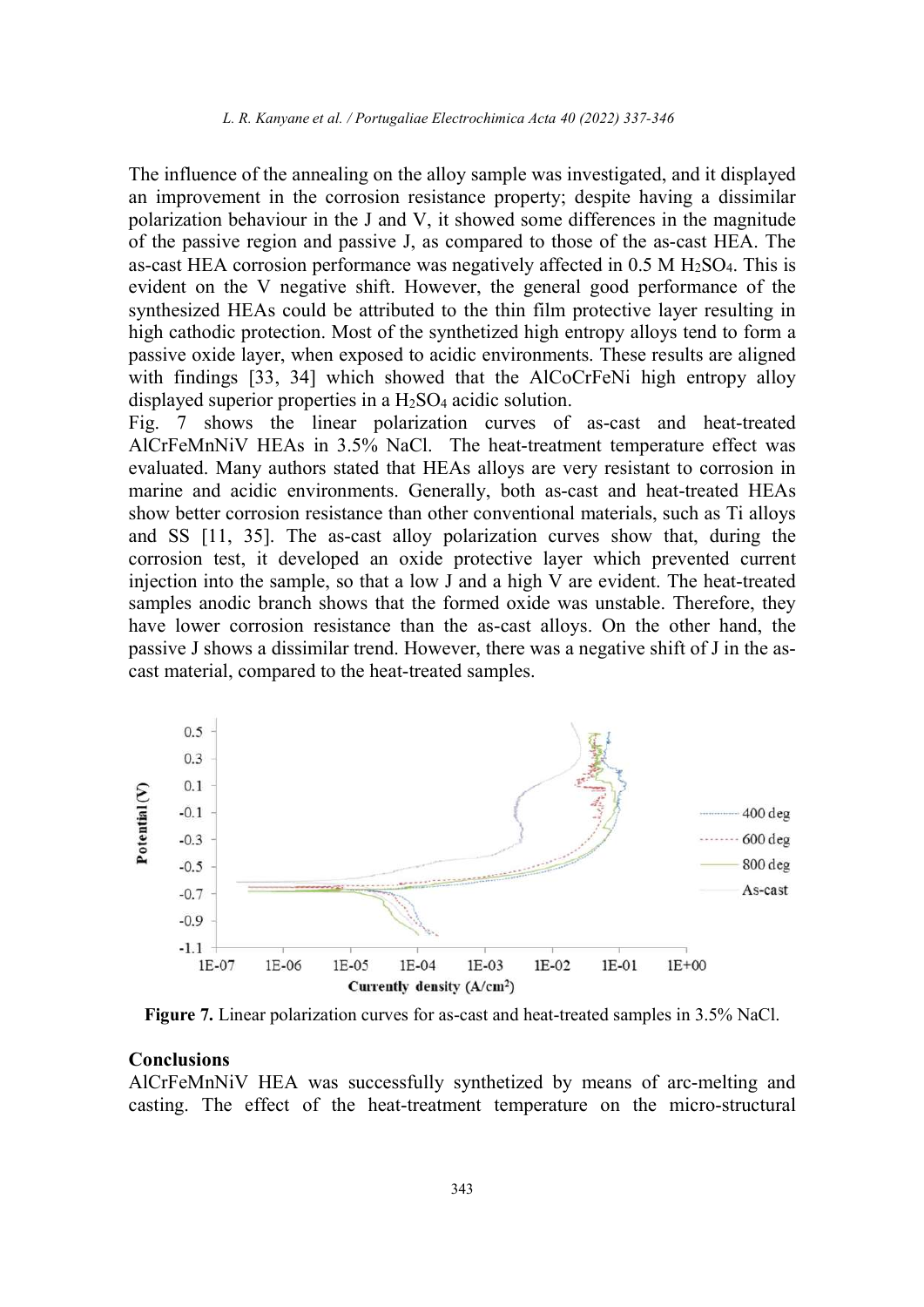L. R. Kanyane et al. / Portugaliae Electrochimica Acta 40 (2022) 337-346

evolution, micro-hardness, compressive strength and corrosion behaviour of the developed HEAs was investigated.

- EDS analysis confirms the presence of the elements used to develop the alloy, and the SEM images display no cracks or initiation of stress.
- Maximum micro-hardness of 590 HV $_{0.1}$  was achieved at a heat-treatment temperature of 600 ºC, which also resulted in a compressive strength and an elongation of 1999.65 MPa and 24%, respectively.
- The heat-treated AlCrFeMnNiV HEA showed outstanding corrosion resistance properties in both H2SO4 and NaCl.

# Acknowledgments

The authors gratefully acknowledge the Surface Engineering Research Centre (SERC), Department of Chemical, Metallurgical and Materials Engineering, Tshwane University of Technology, at Pretoria, South Africa. The authors would also want to acknowledge Mintek (Advanced Materials Division), at Randburg, South Africa.

# References

- 1. Chen L, Zhou Z, Tan Z. High temperatures oxidation behavior of Al0.6CrFeCoNi and Al0.6CrFeCoNiSi0. 3 high entropy alloys. J Alloys and Compd. 2018;764:845852. https://doi.org/10.1016/j.jallcom.2018.06.036
- 2. Chen M, Lan L, Shi X. The tribological properties of Al0.6CoCrFeNi high entropy alloys with the sigma phase precipitate at elevated temperature. J Alloys and Compd. 2019;777:180-189. https://doi.org/10.1016/j.jallcom.2018.10.393
- 3. Haas S, Mosbacher M, Senkov ON. Entropy Determination of Single-Phase High Entropy Alloys with Different Crystal Structures over a Wide Temperature Range. Entropy. 2018;20:654. https://doi.org/10.3390/e20090654
- 4. Kim YK, Joo YA, Kim HS. High temperature oxidation behavior of Cr-Mn-Fe-Co-Ni high entropy alloy. Intermetallics. 2018;98:45-5. https://doi.org/10.1016/j.intermet.2018.04.006.
- 5. Hasannaeimi V, Mukherjee S. Galvanic corrosion in eutectic high entropy alloy. J Etroanalyt Chem. 2019. https://doi.org/10.1016/j.jelechem.2019.113331.
- 6. Tsao LC, Chen CS, Chu CP. Age hardening reaction of the Al0.3CrFe1.5MnNi0 high entropy alloy. Mater Des. 2012;36:854-858. https://doi.org/10.1016/j.matdes.2011.04.067
- 7. Yang X, Zhang Y. Prediction of high-entropy stabilized solid-solution in multi-component alloys. Mater Chem Phys. 2012;132:233-238. https://doi.org/10.1016/j.matchemphys.2011.11.021
- 8. Ye Q, Feng K, Li Z, et al. Microstructure and corrosion properties of CrMnFeCoNi high entropy alloy coating. Apply Surf Sci. 2017;396:1420-1426. http://dx.doi.org/10.1016/j.apsusc.2016.11.176.
- 9. Zheng B, Liu QB, Zhang LY. Microstructure and properties of MoFeCrTiW high entropy alloy coating prepared by laser cladding. In Advanced Materials Research. 2013. Trans Tech Publ. https://doi.org/10.4028/www.scientific.net/AMR.820.63
- 10. Shongwe MB, Makena IM, Ramakokovhu MM, et al. Sintering behavior and effect of ternary additions on the microstructure and mechanical properties of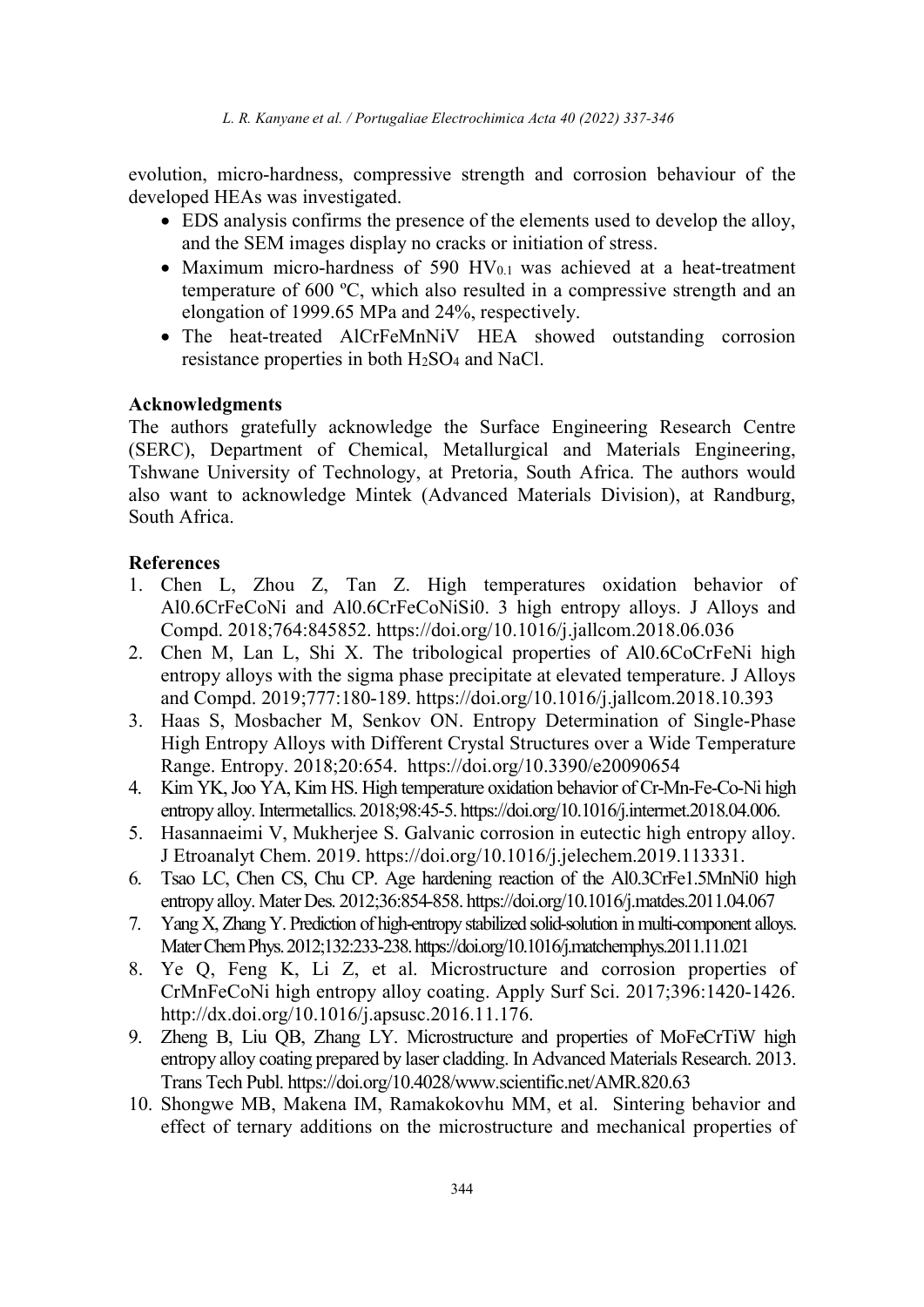Ni-Fe based alloy. Part Sci Technol. 2018; 36(5):643-654. https://doi.org/10.1080/02726351.2017.1298686

- 11. Kgoete F, Fayomi O, Adebiyi I. Spark plasma sintered Ti-6Al-4V-Si3N4-TiN ternary composites: Effects of combined microsized Si3N4 and Tin addition on microstructure and mechanical properties for aerospace applications. J Alloys and Compd. 2018;769:817-823. https://doi.org/10.1016/j.jallcom.2018.07.204
- 12. Kanyane LR, Popoola AP, Malatji N. Development of spark plasma sintered TiAlSiMoW multicomponent Alloy: Microstructural evolution Corrosion and Oxidation resistance. Results Physics. 2019. https://doi.org/10.1016/j.rinp.2019.01.098
- 13. Fatoba O, Adesina O. Evaluation of microstructure, microhardness and electrochemical properties of laser-deposited Ti-Co coatings on Ti-6Al-4V Alloy. Int J Adv Manuf Tech. 2018;97(5-8):2341-2350. https://doi.org/10.1007/s00170-018-2106-7
- 14. Farotade G, Popoola A, Pityana SL. Influence of ZrB2 addition on microstructural development and microhardness of Ti-SiC clad coatings on Ti6Al4V substrate. Surf Rev Lett. 2018;25(06):1950005. https://doi.org/10.1142/S0218625X19500057
- 15. Karlsdottir SN, Csaki I, Antonia IV, et al. Corrosion behavior of AlCrFeNiMn high entropy alloy in a geothermal environment. Geothermics. 2019;81:32-38. https://doi.org/10.1016/j.geothermics.2019.04.006
- 16. Elkatatny S, Gepreel MAH, Hamada A, et al. Effect of Al content and cold rolling on the microstructure and mechanical properties of Al5Cr12Fe35Mn28Ni20 high-entropy alloy. Mater Sci Eng A. 2019;759:380-390. https://doi.org/10.1016/j.msea.2019.05.056
- 17. Kukshal V, Patnaik A, Bhat IK. Effect of Mn on corrosion and thermal behaviour of  $AICr_{1.5}CuFeNi<sub>2</sub>Mn<sub>x</sub>$  high-entropy alloys, in International Conference on Mechanical, Mater Renew Energy. 2018. IOP Publishing. https://doi.org/10.1088/1757-899X/377/1/012023.
- 18. Liu YY, Chen Z, Chen Y, et al. The effect of Al content on microstructures and comprehensive properties in AlxCoCrCuFeNi high entropy alloys. Vacuum. 2019;161:143-140. https://doi.org/10.1016/j.vacuum.2018.12.009.
- 19. Wu S, Pan Y, Lu J, et al. Effect of the addition of Mg, Ti, Ni on the decoloration performance of AlCrFeMn high entropy alloy. J Mater Sci Technol. 2019;161:1629-1635. https://doi.org/10.1016/j.jmst.2019.03.025.
- 20. Munitz A, Meshi L, Kaufman MJ. Heat treatments' effects on the microstructure and mechanical properties of an equiatomic Al-Cr-Fe-Mn-Ni high entropy alloy. Mater Sci Eng A. 2017;689:384-394. https://doi.org/10.1016/j.msea.2017.02.072
- 21. Munitz A, Salhov S, Guttmann G, et al. Heat treatment influence on the microstructure and mechanical properties of  $AICrFeNiTi<sub>0.5</sub> high entropy alloys.$ Mater Sci Eng A. 2019;742:114. https://doi.org/10.1016/j.msea.2018.10.114
- 22. Yen C-C, Lu H-N, Tsai M-H, et al. Corrosion mechanism of annealed equiatomic AlCoCrFeNi tri-phase high entropy alloy in 0.5 M H2SO4 aerated aqueous solution. Corr Sci. 2019;157:426-71. https://doi.org/10.1016/j.corsci.2019.06.024
- 23. Zhu ZG, Ma KH, Yang X, et al. Annealing effect on the phase stability and mechanical properties of  $(FeNiCrMn)_{(100-x)}Co_x$  high entropy alloys. J Alloys and Compd. 2017;695:2945-2950. https://doi.org/10.1016/j.jallcom.2016.11.376